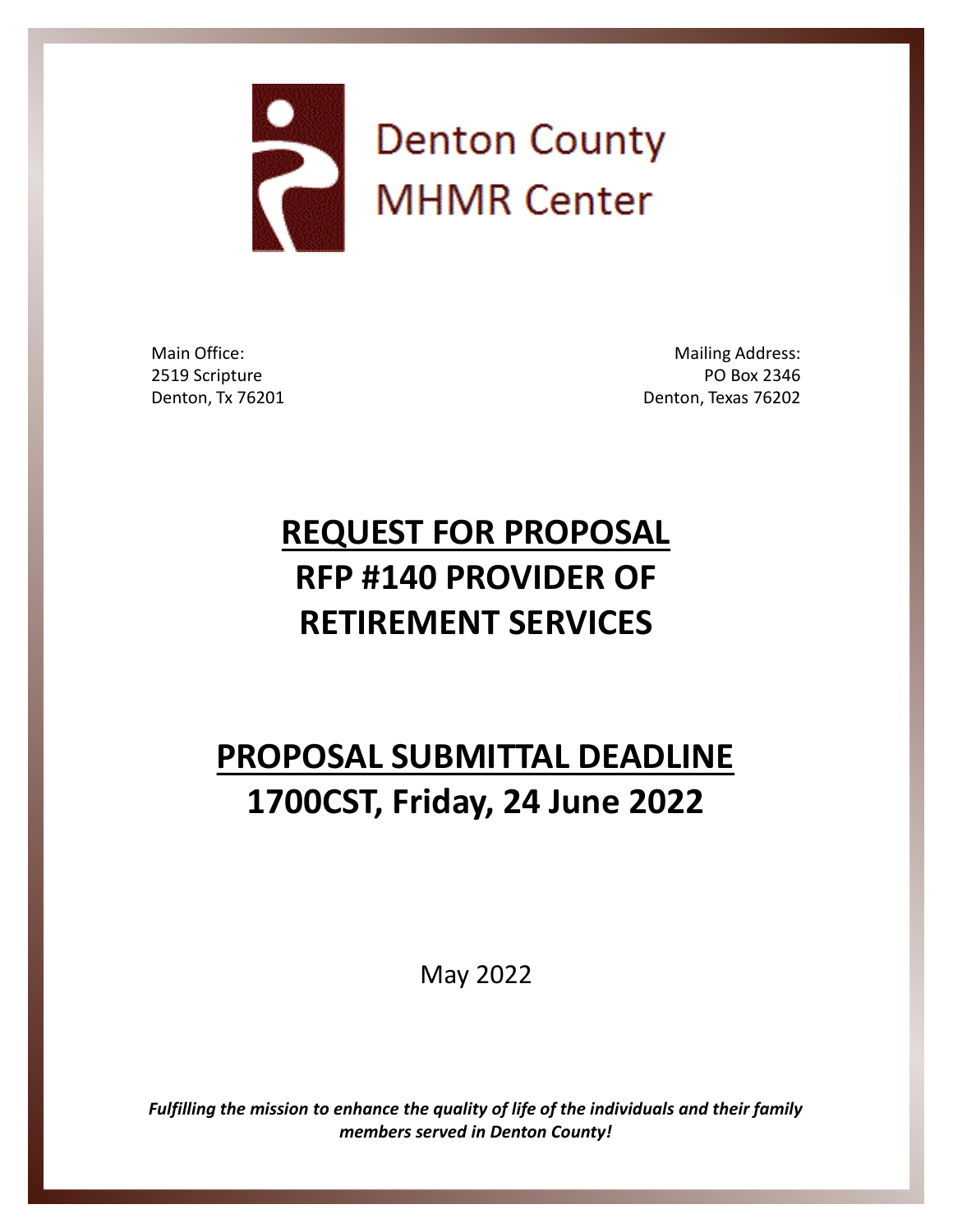## **TABLE OF CONTENTS**

| Section I           | Introduction                                  | Pg. 3   |
|---------------------|-----------------------------------------------|---------|
| Section II          | <b>Center Background &amp; Locations</b>      | Pg. 3   |
| Section III         | Agency Principles, Vision, & Values           | Pg. 3   |
| <b>Section IV</b>   | <b>Target Population</b>                      | Pg. 3   |
| Section V           | Schedule of Events                            | Pg. 4   |
| <b>Section VI</b>   | <b>General Information</b>                    | Pg. 5   |
| <b>Section VII</b>  | Required Content and Format of Proposals      | Pg. 5-6 |
| <b>Section VIII</b> | Rules & Procedures on Submission of Proposals | Pg. 6-7 |
| Section IX          | Scoring and Evaluation                        | Pg. 7-8 |
| Section X           | Prerequisites for Eligibility                 | Pg. 8   |
| <b>Section XI</b>   | <b>General Requirements</b>                   | Pg. 8-9 |
| <b>Section XII</b>  | Description of Services requested             | Pg. 9   |
| <b>Section XIII</b> | <b>Contract Term</b>                          | Pg. 10  |
| <b>Section XIV</b>  | Payments to Provider                          | Pg. 10  |

## **APPENDIX**

| Section A | <b>Formal Written Protest</b> | Pg. 11 |
|-----------|-------------------------------|--------|
|-----------|-------------------------------|--------|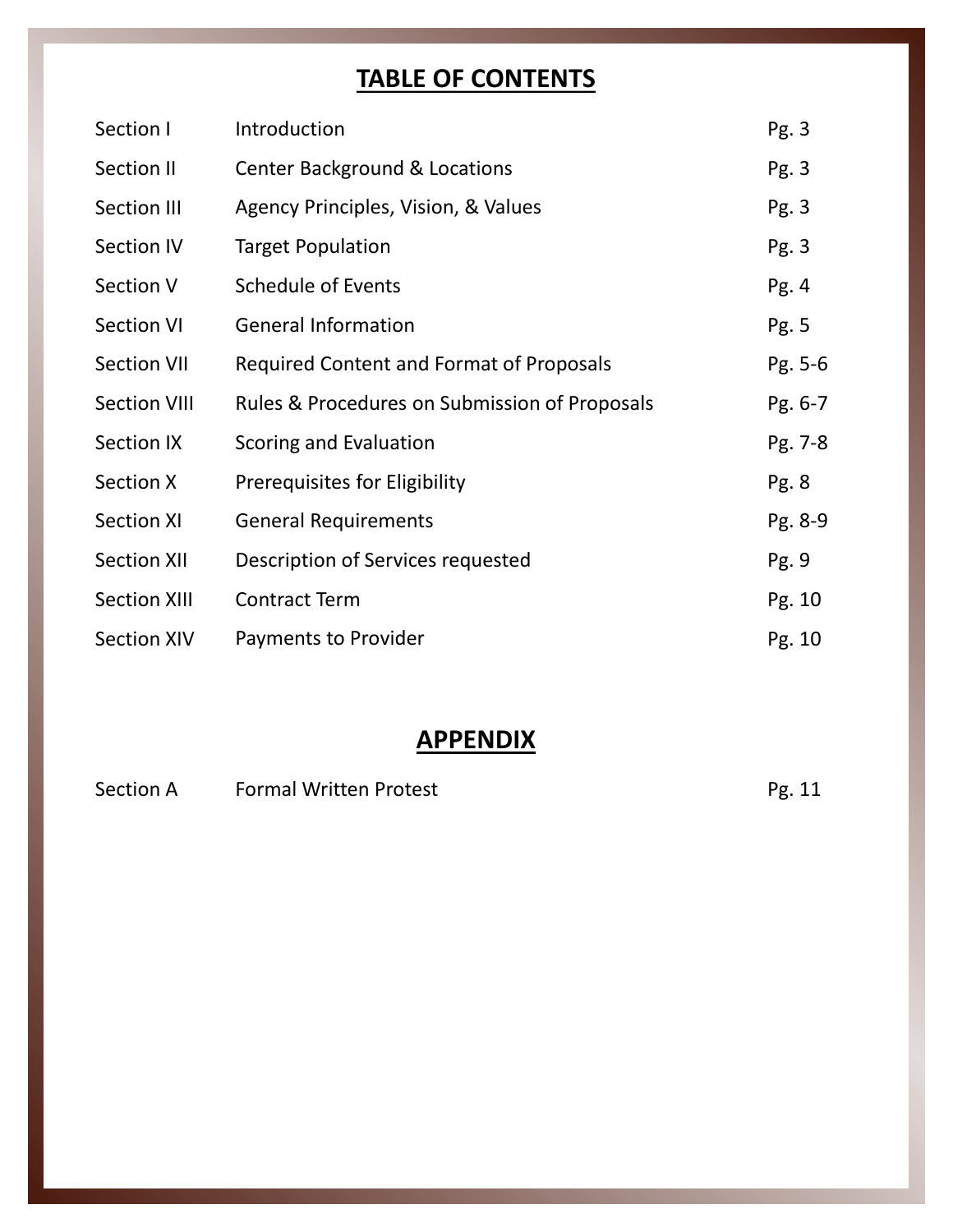### **I. INTRODUCTION**

The Denton County MHMR Center (hereinafter referred to as Center) issues this request for proposal (RFP) for the provision of **RFP #139 Provider of HR Software**. 1.1

#### **II. CENTER BACKGROUND & LOCATIONS**

- The Center is a government entity established in 1990 by the State of Texas pursuant to HB2377. A Board of Directors appointed by the Denton County Commissioners Court governs the Center. The Center operates under rules and regulations promulgated by the Texas Department of Aging and Disability Services and the Texas Department of State Health Services for the purpose of providing medical, therapeutic, and residential services to persons with mental illness and those persons with intellectual disabilities residing in Denton County. Most the Center funding is provided by the State of Texas, but it also receives funding from Denton County, Medicare and Medicaid reimbursements, third party insurance, the Cities of Denton and Lewisville, and grants. 2.1
- 2.2 The Center's corporate office is located at 2519 Scripture St., Denton, TX, 76201.
	- Satellite Facility Locations: 2509 Scripture St., Suites 100, 101, 103, 104, & 201, Denton, TX, 76201 3835 Morse St., Denton, TX, 76208 3827 Morse St., Suite 101, Denton, TX, 76208 1001 Cross Timbers Rd., Suites 1030, & 1250, Flower Mound, TX, 75028 2.2.1

## **III. AGENCY PRINCIPLES, VISION, & VALUES**

#### **Guiding Principles:** 3.1

We believe principles should guides our interactions with our clients, and between our staff to create a center that,

- assumes good intentions.
- creates a safe space.
- understands you.
- shares knowledge & resources.
- strives for continual improvement.
- knows good ideas can come from anyone at any time.

#### **The Center's Vision:** 3.2

Denton County MHMR envisions the center as a place,

- That provides effective, comprehensive, and timely services to all persons in need.
- Where a qualified, motivated, and caring staff strive to make a difference in the lives of those served.
- That offers quality state-of-the-art facilities to assist individuals in living full and productive lives.

#### **The Center's Values:** 3.3

We respect every individual's unique and special concerns by providing aide that best fits their needs, enhances their ability to live a full and dignified life, and celebrates the contributions all individuals make to our community; because everyone,

- has individual worth.
- should be treated with respect.
- shown compassion.
- has integrity.
- should be treated with dignity.
- should be included in the community.
- should have choice
- should have opportunity

## **IV. TARGET POPULATION**

The target population to be served by a provider of **RFP #140 Provider of Retirement Services**under contract with the Center would be all qualifying individuals authorized by the Center to receive these services. Denton County Population as of April 2020: 906,422 3.1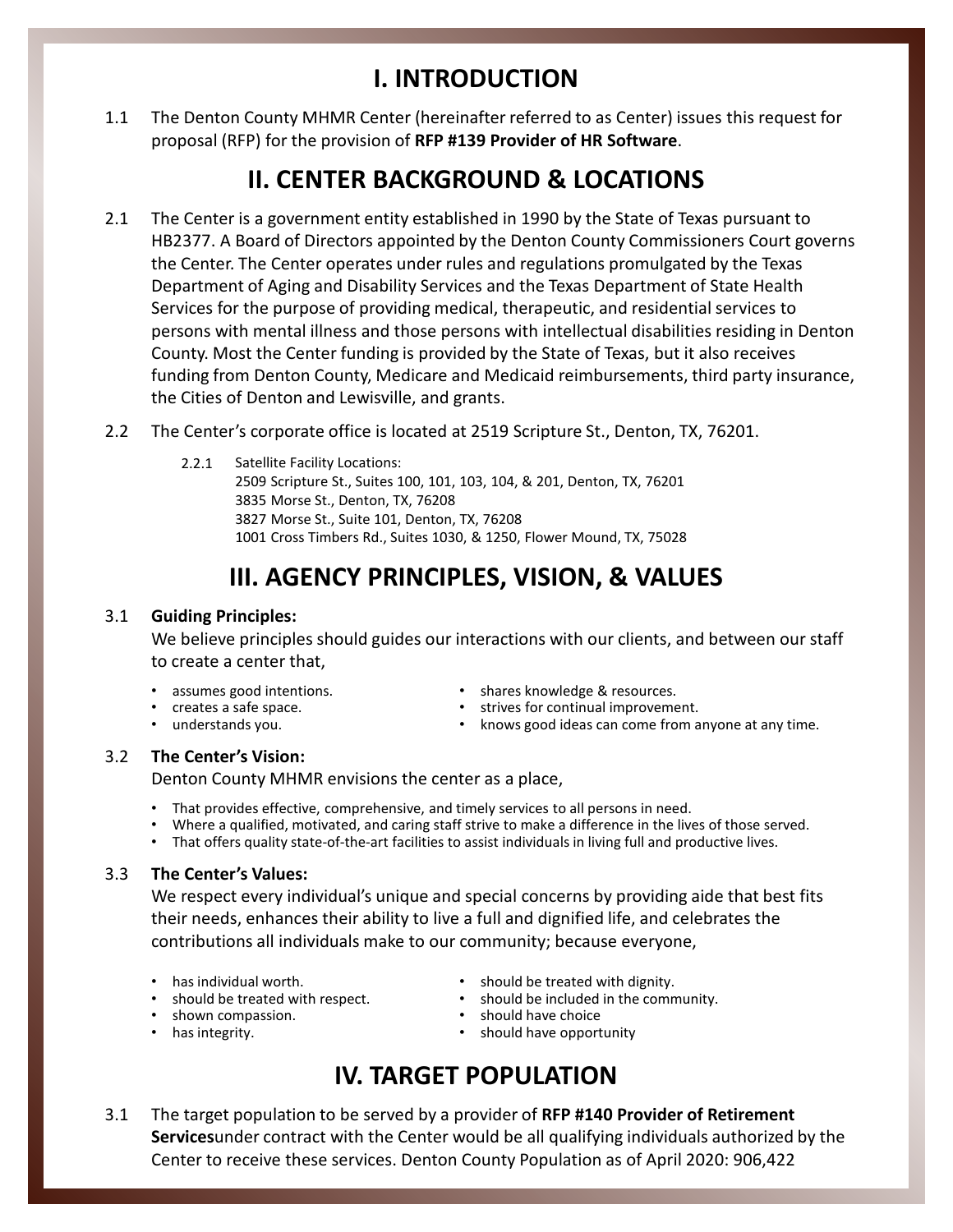#### **V. SCHEDULE OF EVENTS**

- 5.1 A. Issuance of RFP: 25 May 2022
	- B. Question Submittal Deadline: 1700CST, Friday, 17 June 2022
	- C. Deadline for Proposal: 1700CST, Friday, 24 June 2022
	- D. Award Notifications: 27 June 2022
	- E. Contract Negotiations: 27 June 01 July 2022
	- F. Anticipated Contract Begin Date: 05 July 2022
	- G. Contract End Date: 31 August 2023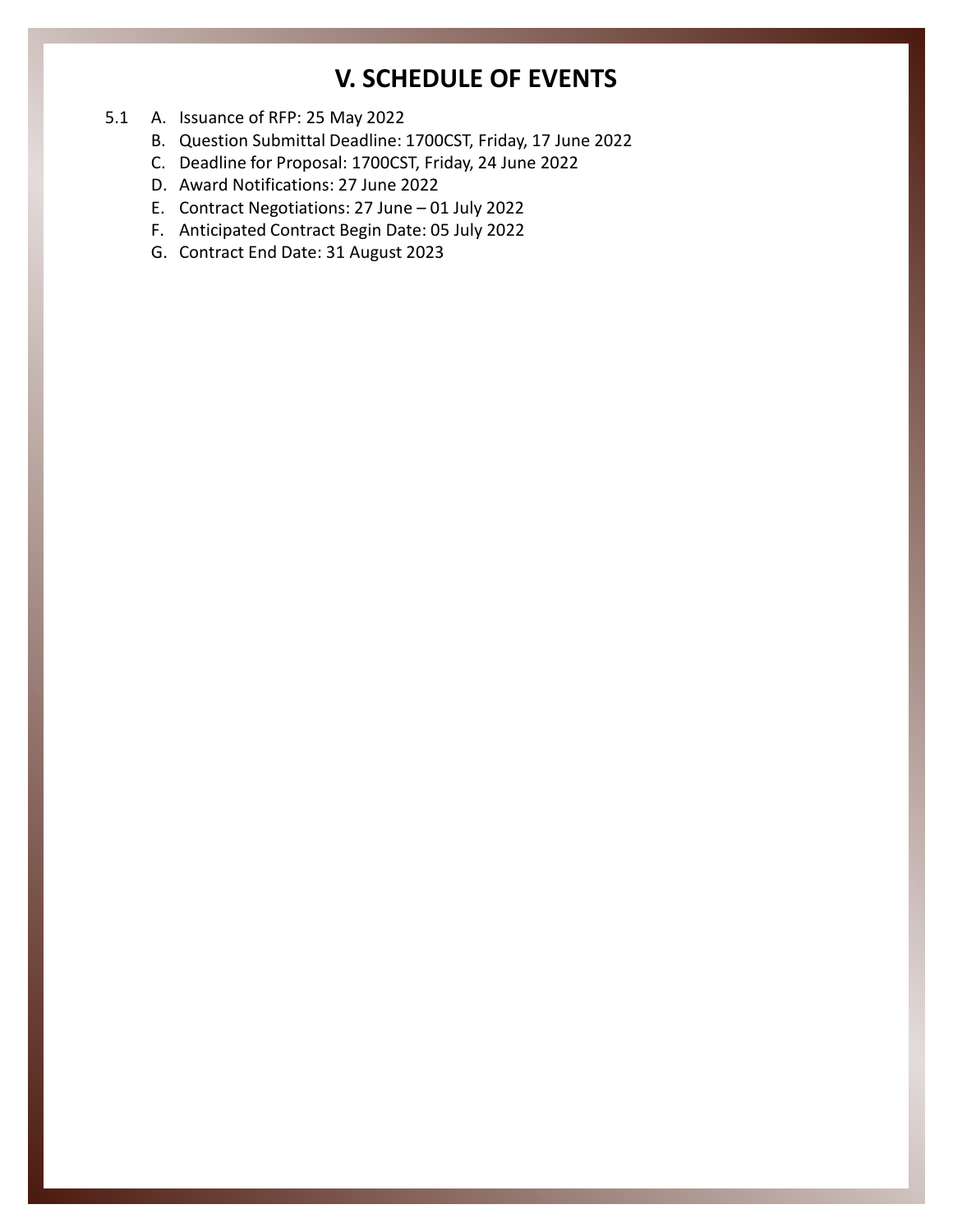## **VI. GENERAL INFORMATION**

- 6.1 The Center is wholly committed to equal opportunity for all potential respondents and does not discriminate, limit, segregate, or classify any individual or vendor with respect to respondents' compensation, terms, conditions, or award of contract because of race, color, religion, gender, national origin, age, disability, political affiliation, sexuality, or other classifier defined by Local, State, and Federal law.
- The Center reserves the right to modify the general description and scope of services contained in the RFP by notifying potential contractors in writing of any modifications. 6.2
- If any of the provisions in the RFP conflict with applicable laws, rules, regulations, and/or other codes of professional ethics, the latter shall prevail over the provisions of the RFP. 6.3
- The Center shall not reimburse potential contractors for any expenses incurred preparing proposals in response to this request. 6.4
- Any information that the respondent deems to be proprietary or otherwise confidential in the text of the proposal should be marked with red brackets or otherwise clearly designated as such. However, respondents are advised that the Center may disclose such proprietary information to appropriate parties if required to do so by applicable Texas open meetings and public record statues. 6.5
- All questions & communications concerning the RFP and award process must be made in writing to the Contracts Specialists only at the following address, and before the "Question Submittal Deadline". 6.6
	- For electronic mail, use the following address. **contractscoordinator@dentonmhmr.org** 6.6.1
	- 6.6.2 *NOTE: Subject line of email must read, "Request For Response For RFP #140 Retirement Services".*
	- *NOTE: It is the Centers intent to respond to all appropriate questions or concerns received before the deadline; however, the Center reserves the right to decline to respond to any question or concern.*  6.6.3
- The Center will collect all questions & communications and publish a responses document, at minimum, once a week until the "Question Submittal Deadline". Upon publishing, document will be sent to all known providers who have inquired about RFP and will be made public. 6.7

## **VII. REQUIRED CONTENT AND FORMAT OF PROPOSALS**

- **Note:** All requirements may not be included in this section. The respondent is cautioned to read the RFP in its entirety to determine all requirements. The Center reserves the right to reject a proposal that does not contain all information required by this RFP. 7.1
- 7.2 **Note**: Each page of proposal must contain the name of the proposing entity.
- 7.3 **Cover Page:** Must contain all information below.
	- RFP Subject **RFP #140 Retirement Services** 7.3.1
		- Business Name
		- Type of Business • Respondents Name & Title
- Address
- Telephone Number
- Date of Proposal Submission
- *NOTE: If the contact person responsible for answering technical and contractual questions in respect to this proposal is different than the respondent, then include this individual's name, title, telephone number and fax number.* 7.3.2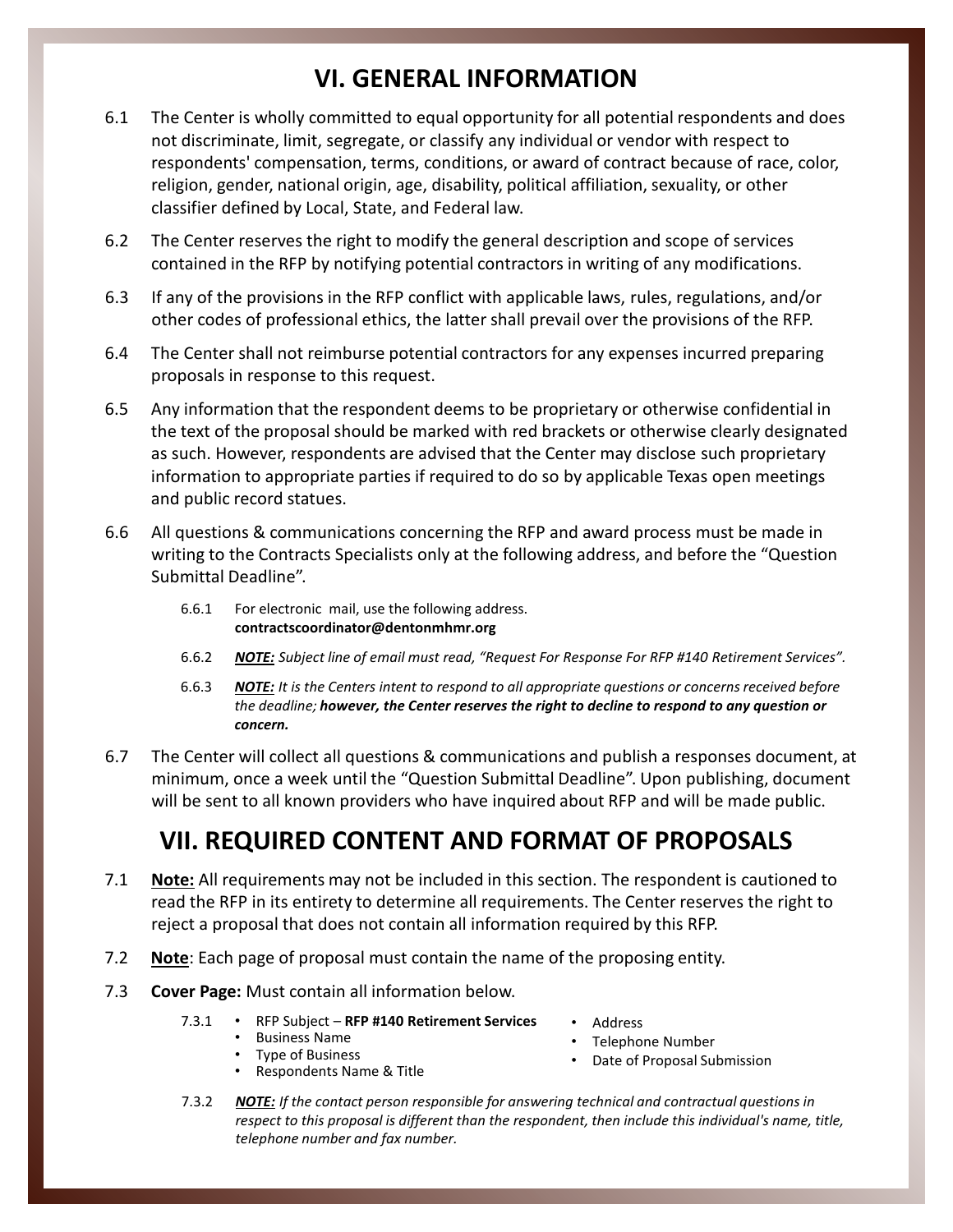## **VII. REQUIRED CONTENT AND FORMAT OF PROPOSALS (cont'd)**

- 7.4 **Letter:** Briefly address understanding of work requested, commitment to do work requested, and statement explaining reasons respondent believes it is best qualified.
- 7.5 **Detailed Proposal:** The detailed proposal must address respondent's ability to provide the equipment and services specified in or otherwise required to comply with RFP specifications.
	- *NOTE: Proposals must address every specification contained in the RFP Section Description of Requested Services and answer all questions.* 7.5.1
- 7.6 **Bid Summary Sheet:** Complete the attached Bid Summary Sheet to include the Total Bid Price for the provision of services.
	- *NOTE: All of respondent's costs associated with the provision of equipment and services must be included in the Total Bid Price.* 7.6.1
- 7.7 **Signature Page:** The proposal must be signed by a person or officer who is authorized to submit such proposal on behalf of the responding entity.
- 7.8 **Balance Sheet:** Respondent's submitted proposal must include evidence of financial solvency by way of a current Balance Sheet for the respondent's business entity.
- 7.9 **Documentation Compliance:** Respondent must submit evidence of eligibility as outlined in **Section X. Eligibility Requirements.** 
	- *NOTE: Insurance must be in the form of a Certificate of Insurance or Letter from respondents' insurance provider. Policies not accompanied by this information will not be accepted.*  7.9.1

### **VIII. RULES & PROCEDURES ON SUBMISSION OF PROPOSALS**

- 8.1 All requirements set forth in this RFP must be addressed in full for the proposal to be considered.
- 8.2 Unless otherwise specified, neither telegraphic, facsimile, nor telephone proposals will be accepted. Proposals may be mailed via US mail service, hand delivered by a respondent's representative, or paid courier to the Front Lobby Receptionist, or sent via electronic mail. Required delivery addresses are listed in 8.7.
- 8.3 All proposals sent by mail to the address in 8.7.1 must be submitted in a sealed envelope clearly marked on the outside **"Sealed Proposal for Retirement Services - DO NOT OPEN."**
- 8.4 All proposals sent by electronic mail (Email) to the address in 8.7.2 must state in the subject line **"Sealed Proposal for Retirement Services - DO NOT OPEN."**
- 8.5 All proposals become the property of the Center and will not be returned to the respondent.
- 8.6 Any changes to a proposal must be made by the respondent in writing and must be received by the Center prior to the original due date and time of the proposal.
- 8.7 To be considered, proposals must be received by the Center by 1700 CST on the  $6<sup>th</sup>$  of May 2022.
	- For US mail services or hand deliveries, use the following address. Denton County MHMR Center PO Box 2346 Denton, Texas 76202 Attention: Contracts Coordinator 8.7.1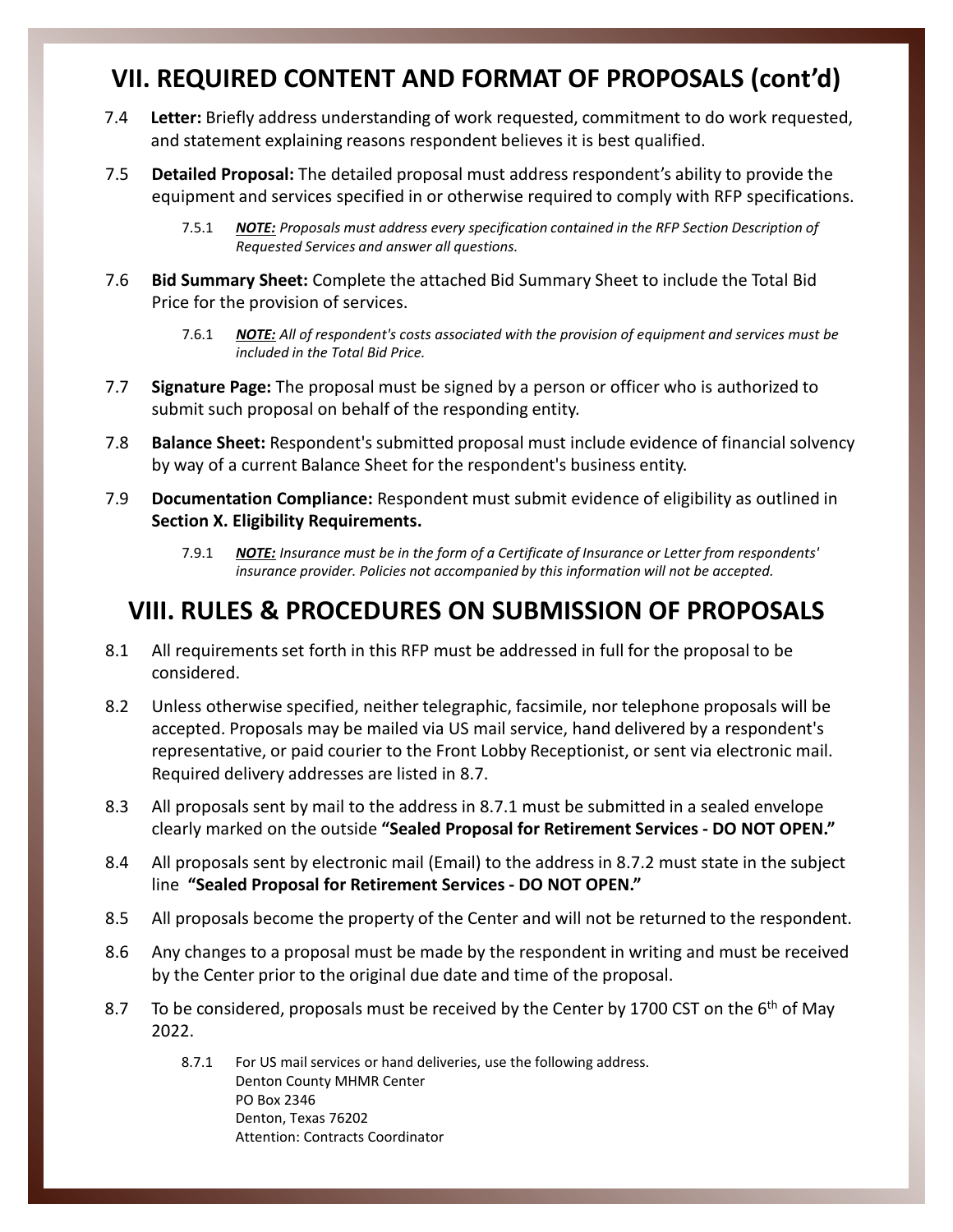#### **VIII. RULES & PROCEDURES ON SUBMISSION OF PROPOSALS (cont'd)**

- For electronic mail, use the following address. contractsubmission@dentonmhmr.org 8.7.2
- *NOTE: The Center will determine official time of receipt of proposal for mail with a date and time stamp initialed by receiving agent or representative; for email using the time/date receipt of the proposal shown by the Center's email server. Upon request, notification shall be sent to the respondent which indicates the time and date proposal was received.* 8.7.3
- 8.7.4 *NOTE: No proposal will be accepted after the stated deadline.*
- *NOTE: The Center will not be responsible for any proposal that is lost in the mail or not delivered*  8.7.5 *to the Center by the stated deadline for any reason.*
- 8.8 Unless otherwise specified by the Center, all proposals shall be considered effective for ninety (90) days from the date of receipt by the Center.
- 8.9 A proposal may only be withdrawn prior to the deadline and only by sending a written request.

#### **IX. SCORING & EVALUATION**

- 9.1 Proposals will be opened in a manner that impedes disclosure of the contents to competing bidders and their contents will be kept confidential during the process of negotiation.
	- *NOTE: Except for information that qualifies as confidential information under the Texas Open Records Act, all proposals will be available for public inspection after the awarded contract has been signed. Should any conflict arise between respondent confidentiality requirements and those of the Act, the Act shall govern.* 9.1.1
- Contracts are awarded based on "best value" considerations. 9.2
	- *NOTE: Best Value includes all aspects and areas of service, delivery, & cost. Best Value is not necessarily based on lowest bidder.* 9.2.1
- 9.3 The Center reserves the right to waive proposal irregularities and exceptions, and to enter into a contract or other agreement pursuant to this RFP; which, based upon costs and other considerations, maximizes the Center's service delivery functions.
- 9.4 All proposals received by the RFP submission deadline will be evaluated and scored by an RFP committee according to criteria cited, and each aspect of service delivery as presented by the respondent.
- 9.5 If the Center elects to conduct interviews, proposers may be interviewed and re-scored based upon the same criteria, or other criteria to be determined by the selection committee.
- 9.6 The Center may also request additional information from the proposer at any time prior to final approval of a selected proposal.
- 9.7 The Center may consider information related to past contract performance of a proposer including, but not limited to, the Texas Comptroller of Public Accounts Vendor Performance Tracking System.
- 9.8 The Center may validate any information in a proposal by using outside sources or materials.
- 9.9 Proposals that best meet RFP requirements and scoring criteria may be invited to interview with the RFP committee for further evaluation.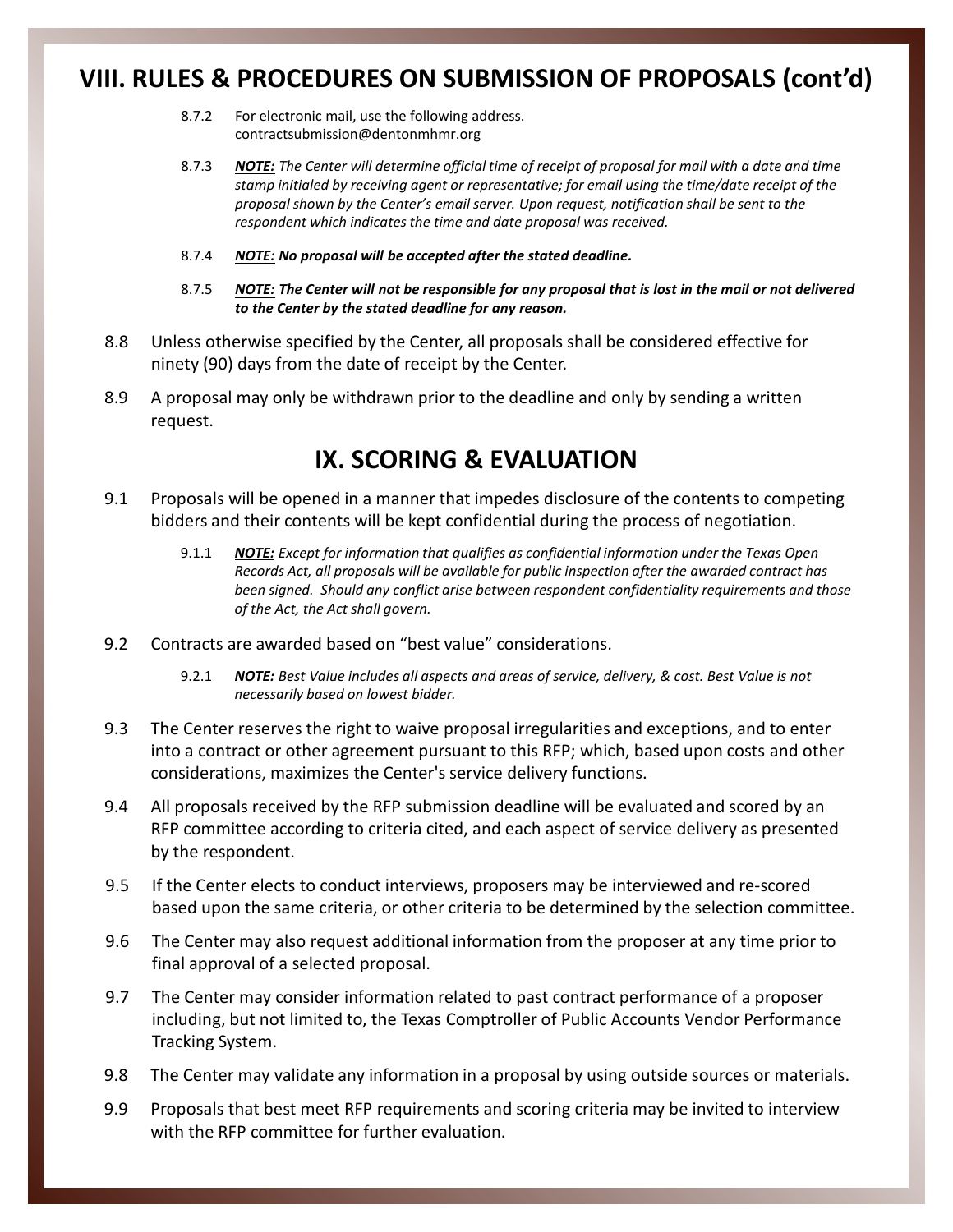## **IX. SCORING & EVALUATION (cont'd)**

- 9.10 The proposing entity who will be awarded the contract will be contacted either by phone or US mail, or both.
- 9.11 Each respondent who is not selected will be given such written notice within thirty (30) days of the evaluation process.
- 9.12 *NOTE: The Center reserves the right to reject all proposals.*

#### **X. PREREQUISITES FOR ELIGIBILITY**

- The following eligibility requirements must be met by the proposing entity to be considered as a potential provider of the products or services requested through this RFP. Copies of all necessary evidence to affirm eligibility must be included with proposal response. 10.1
- 10.2 All professional and educational qualifications (e.g., licensures, permits, certifications, etc.) as required by the State of Texas and/or other applicable licensing agencies, for licensing of all employees and subcontractors of respondent's entity who will render the proposed services.
- 10.3 Certificates of insurances to include:
	- 10.3.1 *General Liability: Not less than One Million Dollars (\$1,000,000)*
	- 10.3.2 *Employers' Liability: Not less than Five Hundred Thousand Dollars (\$500,000)*
	- 10.3.3 *Automobile Liability: Not less than One Million Dollars (\$1,000,000)*
	- *NOTE: All such insurance shall be secured and maintained with an insurance company, or companies, satisfactory to the Center and shall name the Center as an additional insured.* 10.3.4
- 10.4 W-9 Request for Taxpayer Identification Number and Certification.
- 10.5 Capacity to deliver requested services in a professional and timely manner.
- 10.6 The respondent shall have no conflict of interest and meets the standards of conduct requirements pursuant to 25 T.A.C. § 1(412)(B)(412.54)(c).
- The respondent is not currently held in abeyance or barred from the award of a Federal or State contract. 10.7
- The respondent is not delinquent in a tax owed the State under Chapter 171, Tax Code, pursuant tot the Texas Business Corporation Act, Texas Civil Statues, Article 2.45. 10.8

#### **XI. GENERAL REQUIREMENTS**

- If selected as contractor, respondent agrees to provide services in accordance with all current and future Federal, State, & Center laws, rules, regulations, & procedures. 11.1
	- 11.1.1 Including but not limited to:
		- Title VI of the Civil Rights Act of 1964
		- Americans with Disabilities Act of 1990
		- Age Discrimination in Employment Act of 1967
		- Respondent/Contractor's Quality Assurance Plan
		- Medical Staff Rules and Regulation
		- Medical Staff Bylaws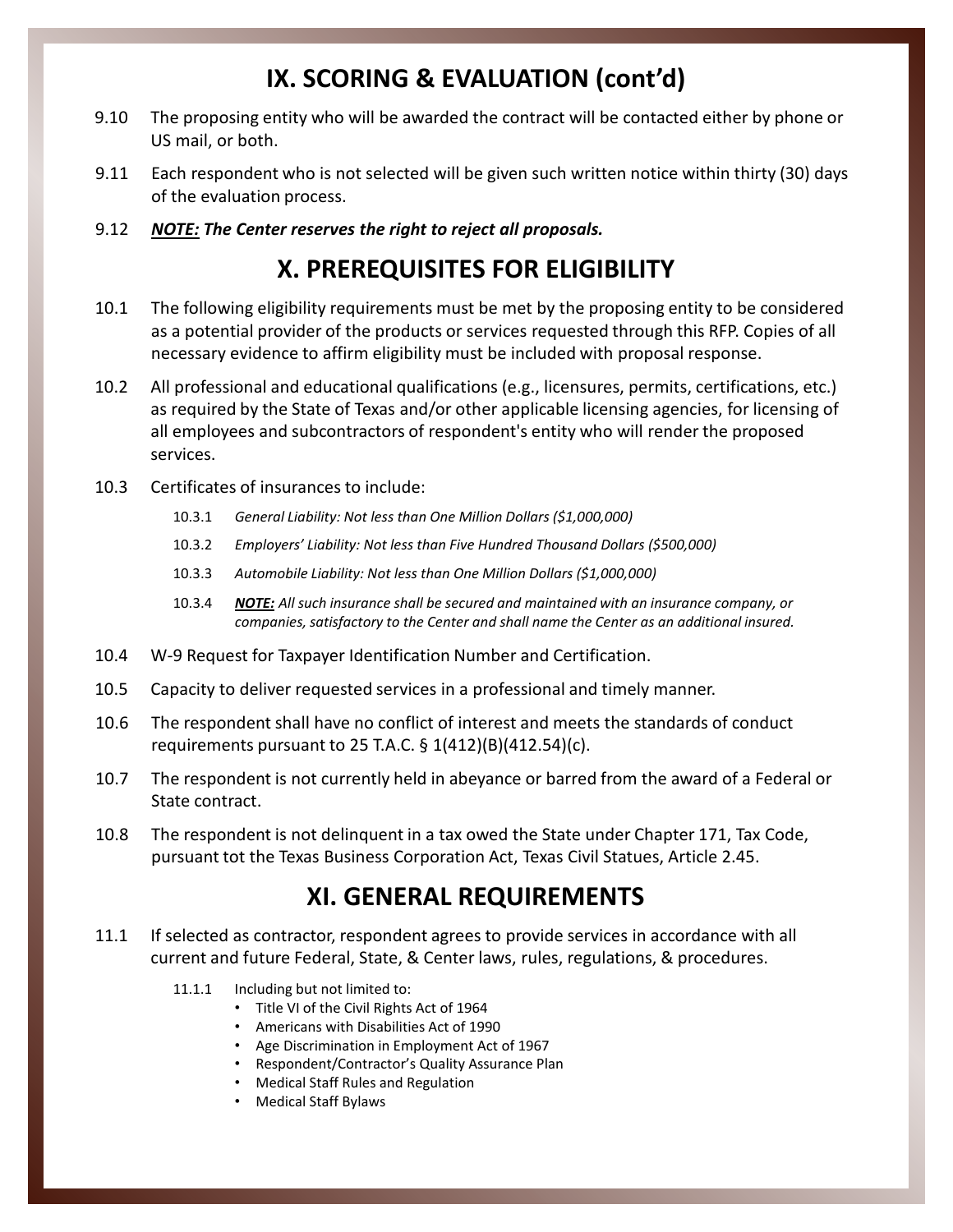## **XI. GENERAL REQUIREMENTS (cont'd)**

- Respondent agrees to obtain and maintain, at its own expense, and prior to the commencement of services, such permits and/or licenses that are required by local or state laws and regulations. 11.2
- All work and materials pursuant to this RFP must be performed in a professional manner consistent with or exceeding the industry's usual and customary standards of quality. 11.3

11.3.1 *NOTE: Standards shall apply to Dress, Language, Behavior, etc., of respondents' jobsite personnel.*

- 11.4 Respondent agrees to perform services with decorum and in a manner designed to assist the Center in the efficient management of its resources.
- 11.5 Respondent agrees to interact with Center staff in a cooperative manner.
- 11.6 The Center reserves the right to inspect the progress and quality of the respondent's facilities where contracted services are provided, and associated performance standards to identify any defects in performance.
	- *NOTE: Such defects, when brought to the attention of respondent, shall be cured by respondent to the Center's satisfaction at the Respondent's expense.* 11.6.1
- 11.7 The respondent agrees that any individual or group selected to provide designated services, including all its employees, is subject to approval by the Center.
- 11.8 The Respondent agrees that they will hold Center harmless from any claim or liability arising from neglectful, or other acts, of selected individuals the respondent delegates or assigns service provisions under contract.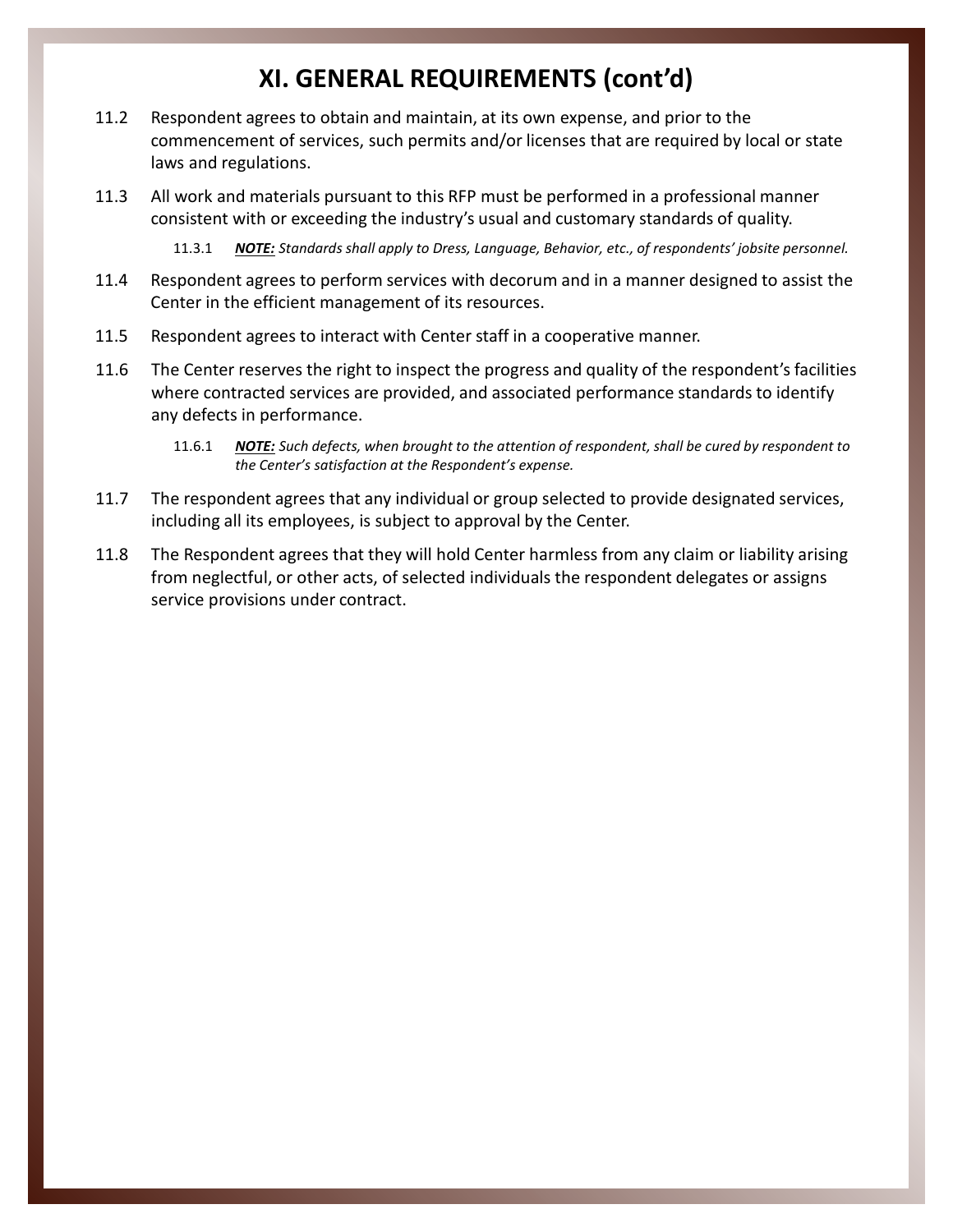#### **XII. DESCRIPTION OF REQUESTED SERVICES**

#### 12.1 Plan Offerings Required.

- Ability to provide service to ~400 employees 12.1.1
- 401(a) Plan 12.1.2
- 457 Plan 12.1.3

#### 12.2 Fiduciary Questions

- Do you receive any 12b-1 or other compensation from any mutual funds that are or will be contained in our plan and, if so, is it used to reduce our costs? 12.2.1
- Does your firm, its employees, and/or any affiliated or related entity derive any economic benefit from any investment entities, intermediaries or service providers that are or will be involved in our plan? 12.2.2
- What is your privacy policy with regard to sharing client or account information with a third party? 12.2.3
- Is your administrative staff "certified" by any organization and if so, what credentials do they have? 12.2.4

#### 12.3 Investment Questions

- What is the maximum number of investment funds options our plan can have? Are there any inherent limitations about this number or the kind of options we can have? 12.3.1
- What information will we receive about investment options? Provide copies of all reports that are available. 12.3.2
- Is it possible to invest in mutual funds not managed by your company? 12.3.3
- Discuss your company's ability to provide quality investment vehicles and a well-diversified portfolio. List investment options available. 12.3.4

#### 12.4 Service Questions

- Describe how you will assist us to enroll new participants. 12.4.1
- Can you support automatic annual increases in a participants contribution rates 12.4.2
- As part of your recordkeeping services, do you prepare and file all required government filings needed to maintain the plan's qualified status 12.4.3
- Is there a minimum length of time we must stay with your company for plan administration? 12.4.4
- Will your representatives be available on-site for initial enrollment meetings and ongoing meetings at all employer locations? If so, how often can these meetings be provided? 12.4.5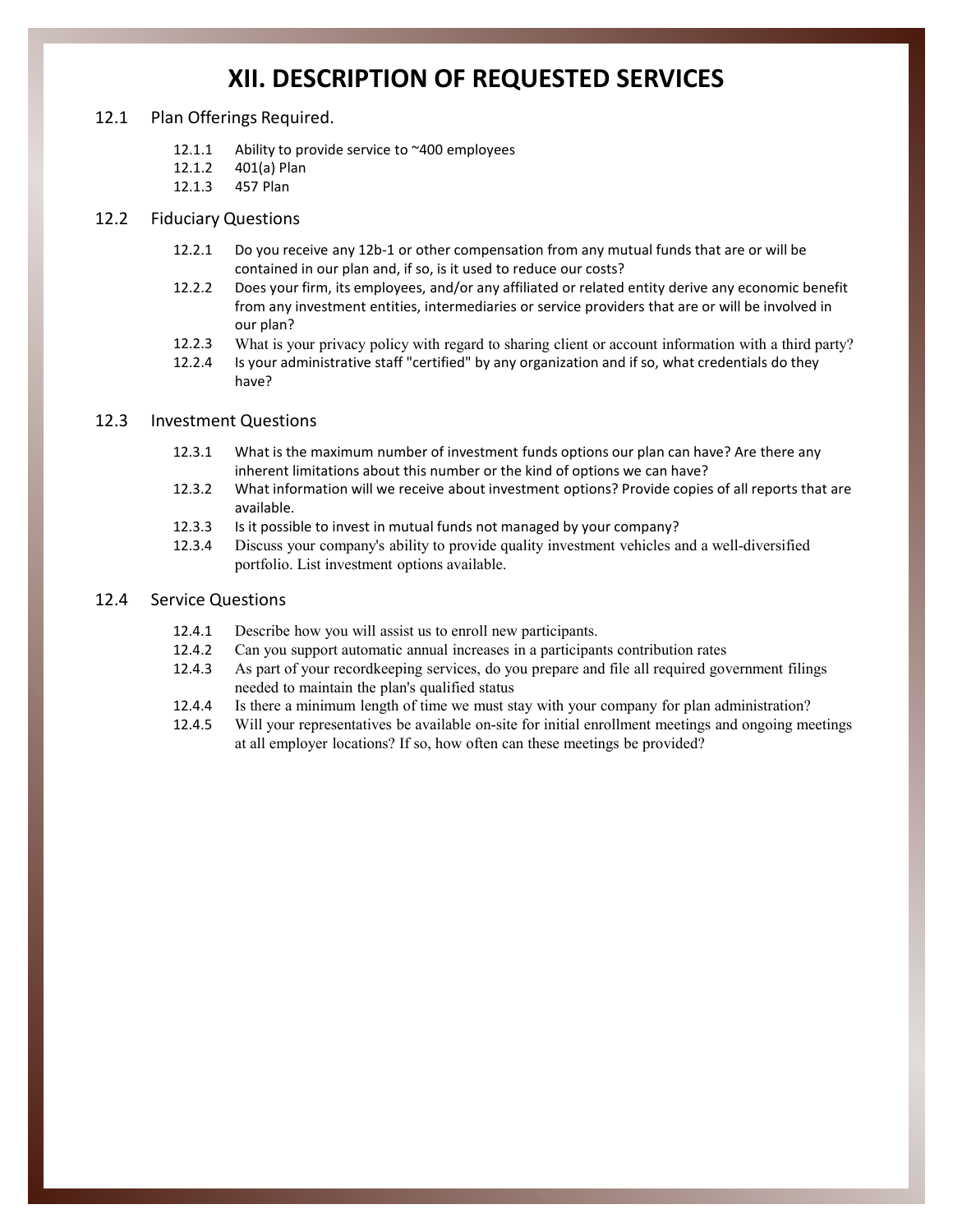#### **XIII. CONTRACT TERM**

The expected term of any contract executed as a result of this **RFP #140 for Retirement Services** shall begin at the time the contract has been signed by both parties and end on August 31, 2023. 13.1

#### **XIV. PAYMENTS TO PROVIDER**

- The Center will pay for specified services as written and documented in a contract agreement between the Center and the respondent awarded a contract. 14.1
- All services and products rendered under contract to the Center must be preauthorized in writing by the Center, or Center will not assume responsibility in the payment or collection of such services. 14.2
- A contracted provider must invoice the Center only one time per calendar month and each invoice must be accompanied by supporting documentation as required by the Center. 14.3
- The Center reserves the right to withhold any payments to contractor until services are completed to the satisfaction of the Center. 14.4